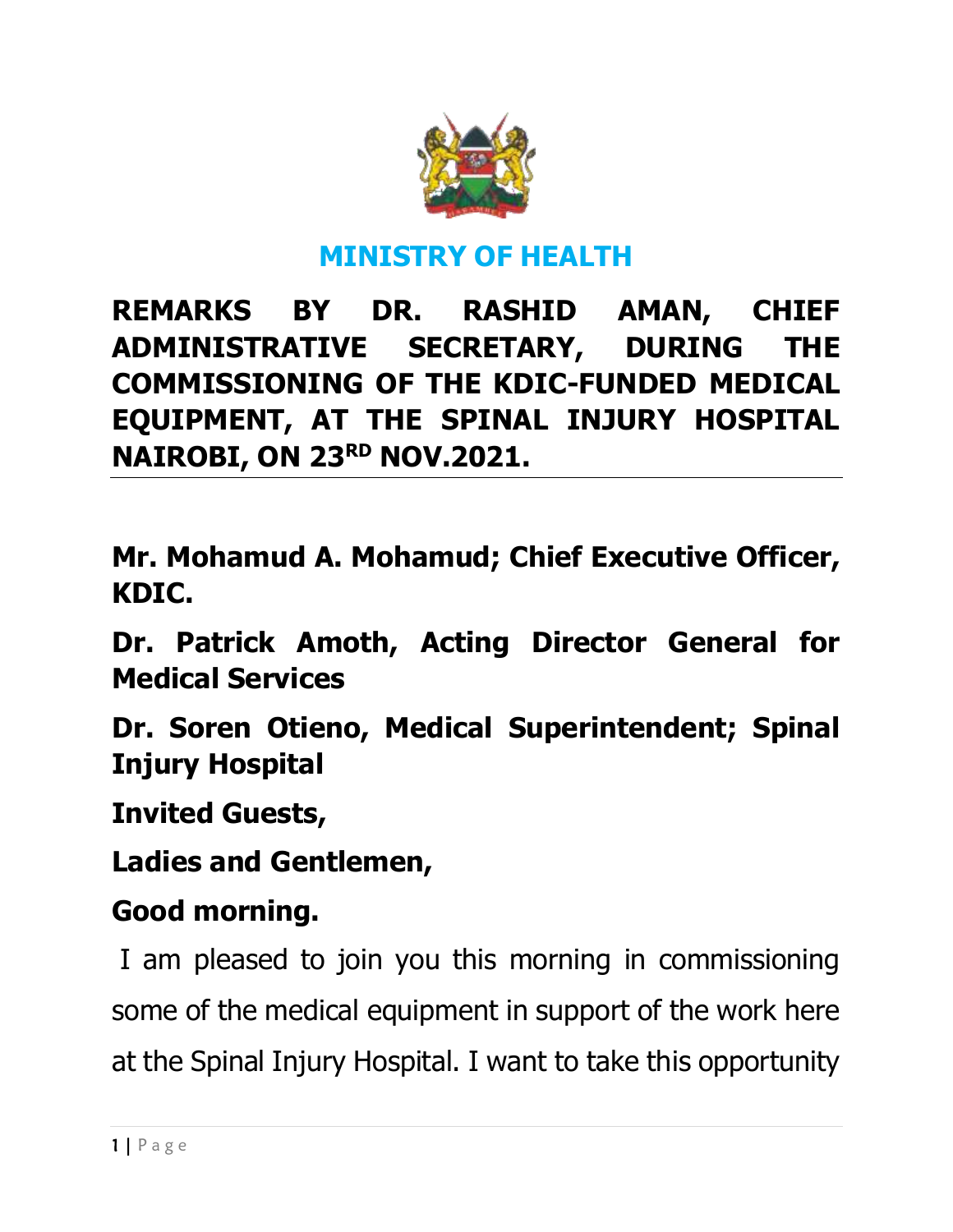to thank the Kenya Deposit Insurance Corporation represented here by their Chief Executive Officer for this kind donation. It will surely go a long way in helping to restore the lives of our people who come here for medical assistance. Asanteni sana.

## **Ladies and Gentlemen,**

For those of you who may not be aware, Spinal cord injuries are very devastating, if not fatal they are life changing.

The concerned individuals are affected physically and mentally and finds themselves with functional challenges that affect the various aspects of their lives.

Care for persons living with spinal cord injuries is very expensive both in the healthcare settings, rehabilitation centres and in the community. It therefore impacts not only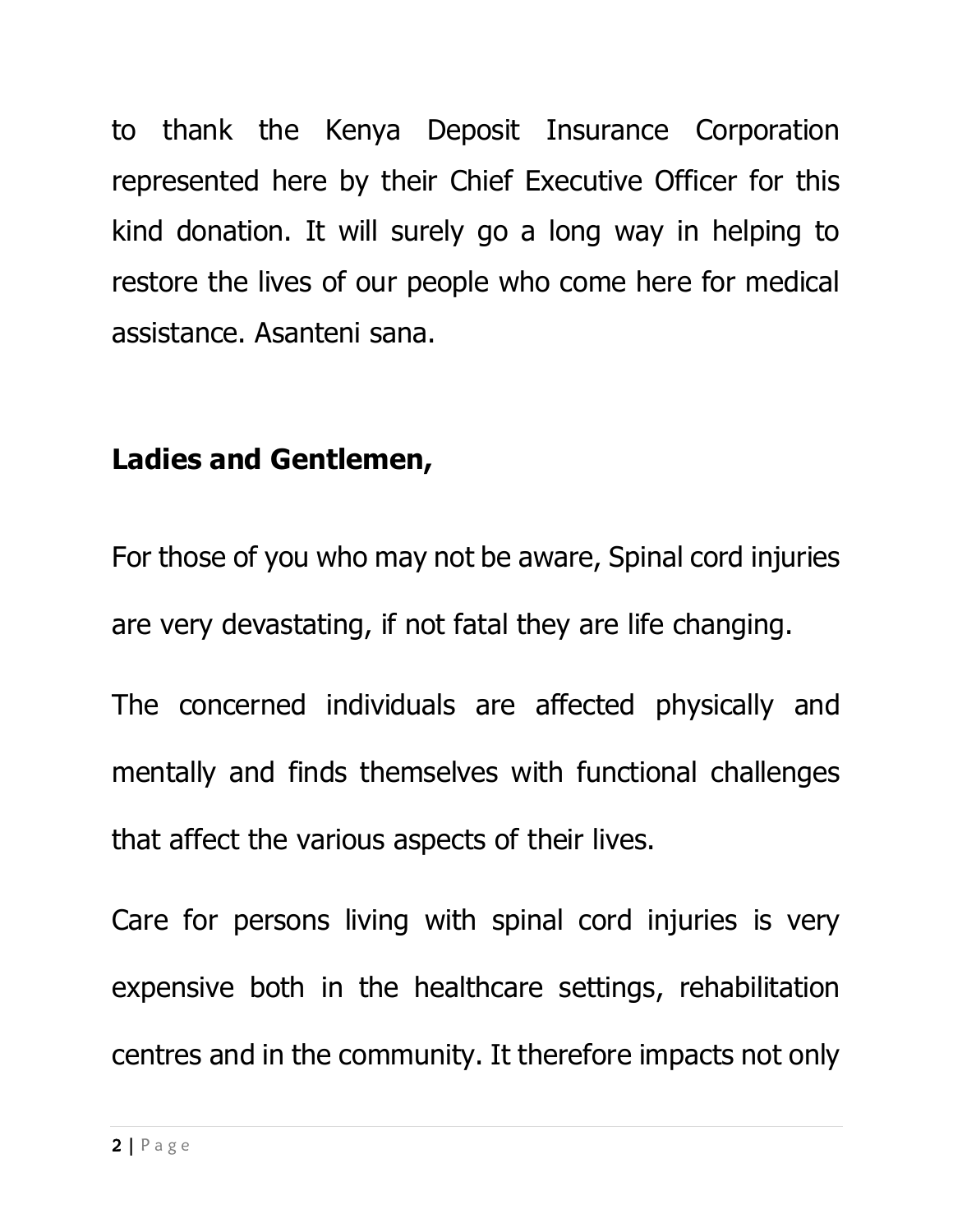the person injured but also the family and the community at large.

Regardless of this, the individual living with a spinal cord injury after undergoing rehabilitation, is able to reintegrate in the community and live a fulfilling life, for some with significant independence.

It is for this reason that I want to commend KDIC who today are donating three patients monitors and four orthopedic beds. This equipment will go a long way in improving the spinal care and reducing the hospital stay for patients here.

This sort of collaboration from private partners complements the Government's effort of ensuring there is accessible and affordable healthcare for all.

 $3 | P \n a \n g \n e$ Indeed, it is through such deliberate and collaborative partnerships among public institutions and even private, that we have been able to record great milestones under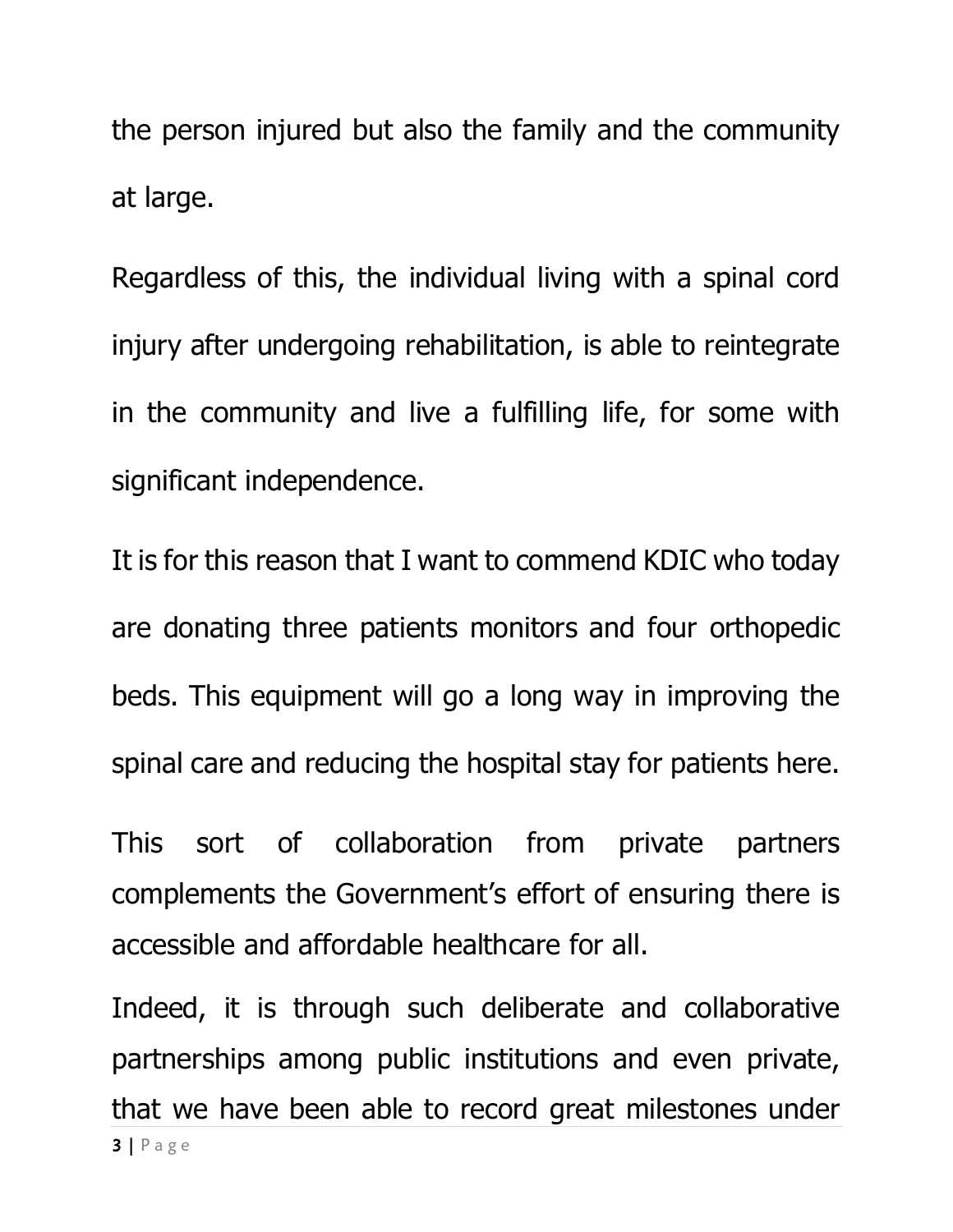the pillar of Universal Health Coverage adopted by the Government.

# **Ladies and Gentlemen,**

This facility has been in existence since 1944 and has even taken care of war veterans as well as the general public. It started as a private institution and has grown into a public institution under the Ministry of Health.

The government intends to have the facility grow even further to become a center of excellence in Africa, with the support of partners and other stakeholders such as National Hospital Insurance Fund (NHIF), National Transport and Safety Agency (NTSA), National Council of Persons With Disability (NCPWD), Association of the Physically Disabled in Kenya (APDK), KDCI Foreign Missions amongst others.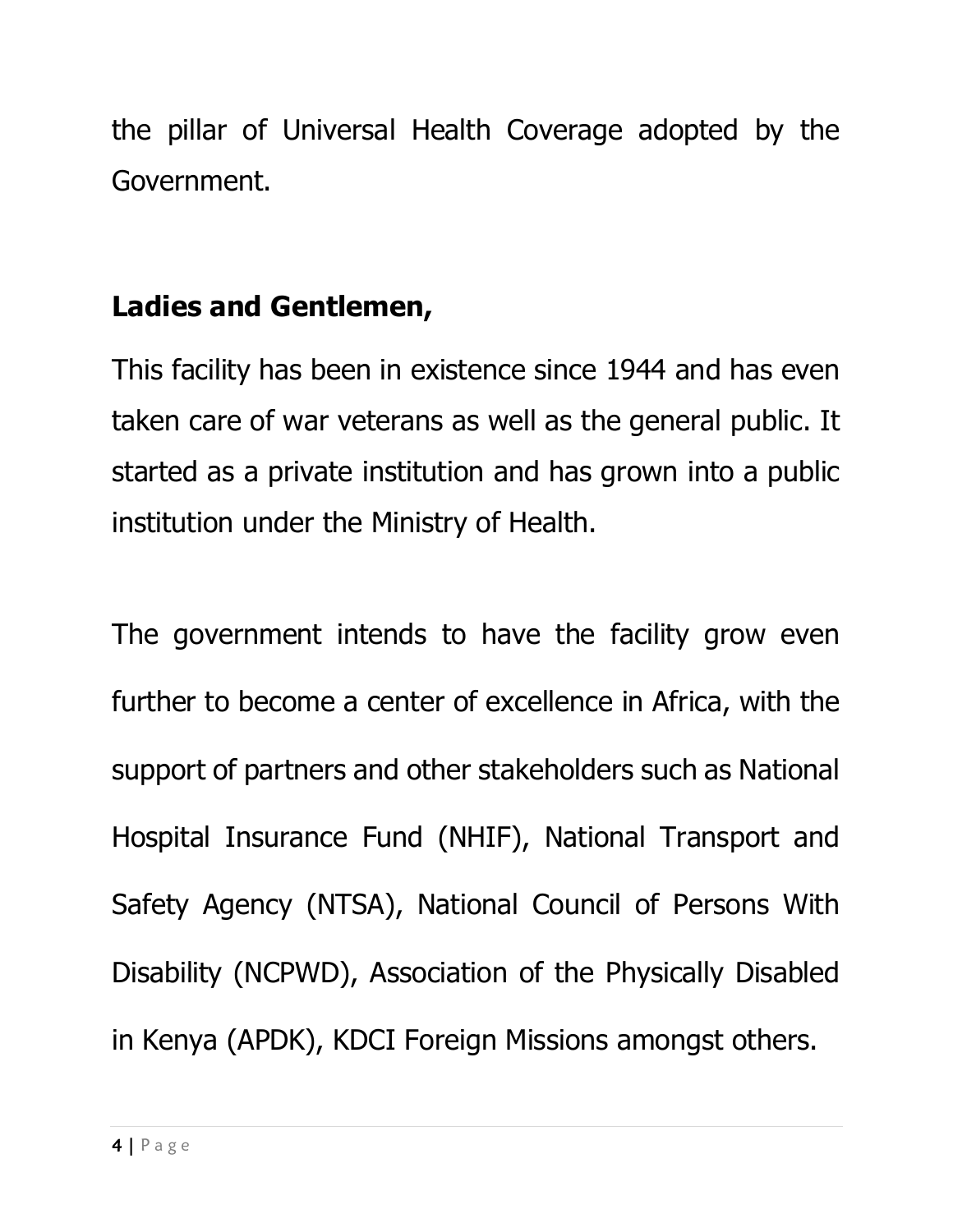In this regard, we will ensure the staff is supported with the appropriate infrastructure and equipment. The clients will also be facilitated with the appropriate devices and technology. On the other hand, the staff will undergo appropriate continuos training even as we look at the staffing levels with a view to increasing the numbers. There will also be need to carry out a facelift of the facility including equipping it with more equipment among other reforms.

#### **Ladies and Gentlemen,**

Depression, anxiety and stress are among the mental health challenges experienced by persons living with Spinal Cord Injuries. A study published by Guantai et al in 2019 found that there is a prevalence rate of 69.35%. among persons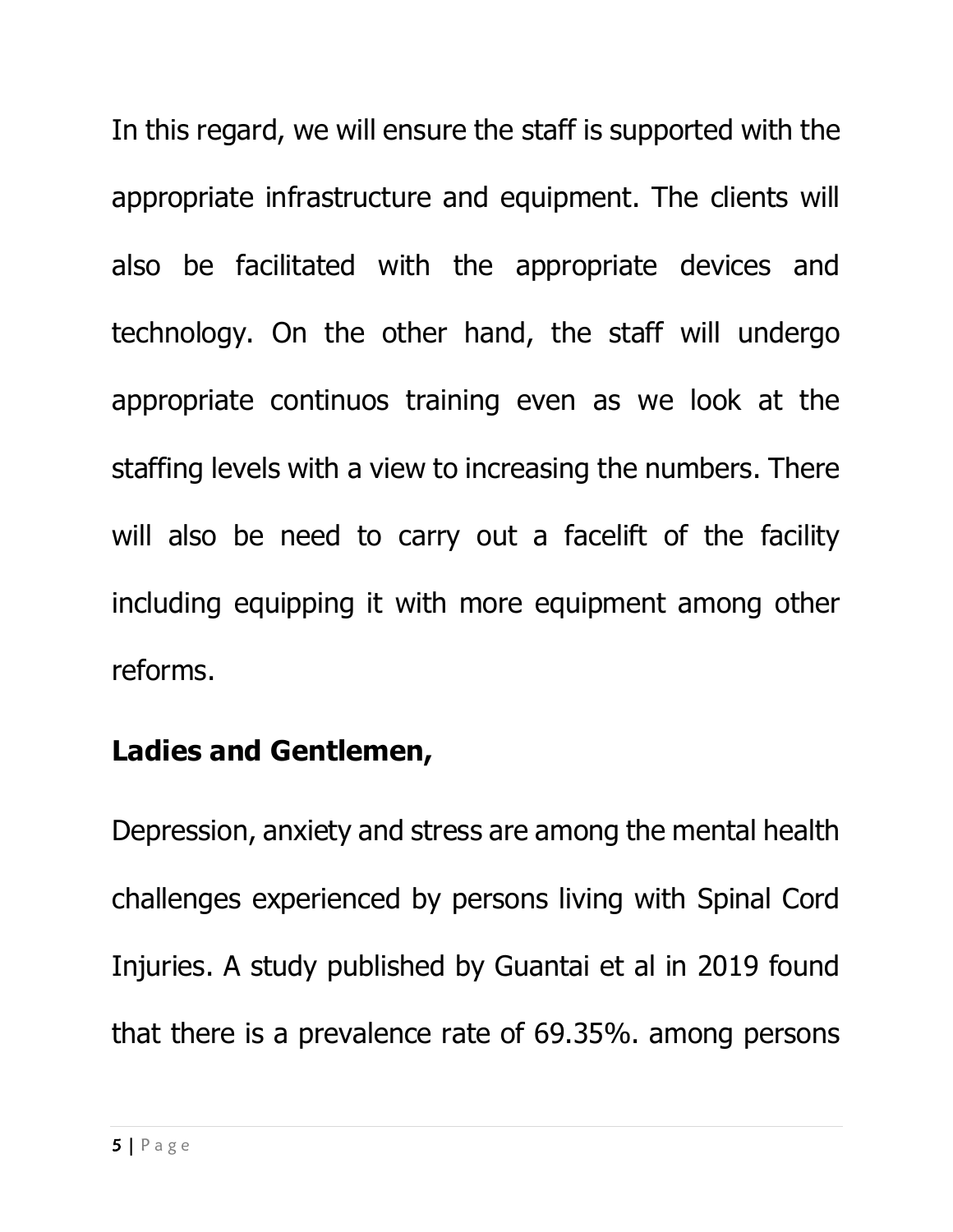living with Spinal cord injuries. The study was conducted on persons living with SCI from Nairobi, Nakuru and Machakos. This shows the need for psychosocial and mental health support for persons living with SCI. It is intended that these services be bolstered at the National Spinal Injury Referral Hospital and nationwide for further success of the rehabilitation programs and to facilitate reintegration while in the community.

Therefore, there is need to create awareness on prevention of the complications by persons affected by spinal cord injuries, as they have a negative impact on the outcomes for clients with spinal cord injury. This will serve to reduce morbidity and mortality among persons living with SCI therefore prolonging their survival rates.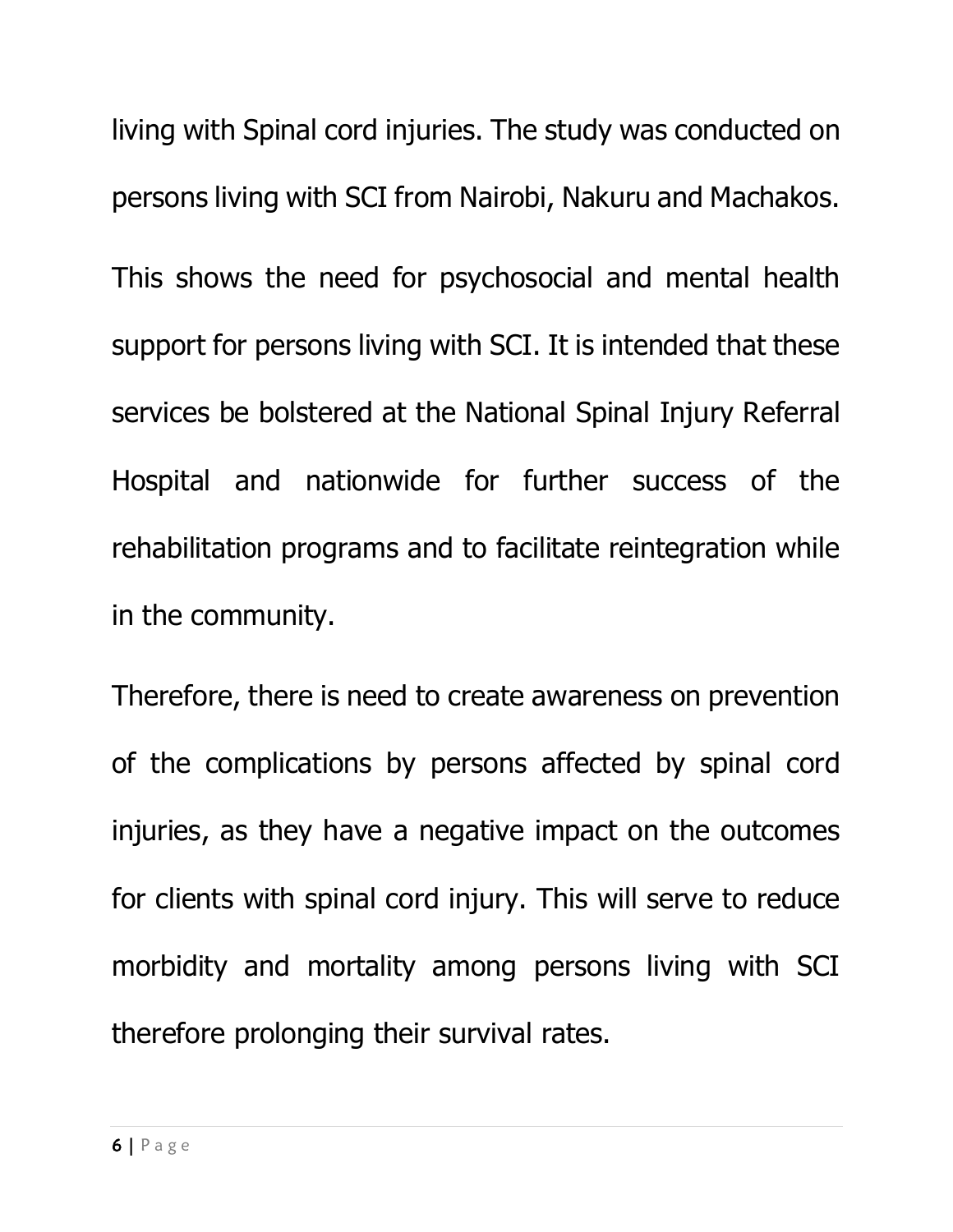### **Ladies and Gentlemen,**

We continue to support the process of registration for persons living with SCI as those living with disabilities. This allows access to the benefits provided by the Government during their stay in the facility and after resettlement in the community

Benefits available include tax waiver, access to educational and business opportunities, access to grants, access to modified vehicles or assistive devices and/or technology among others.

## **Ladies and Gentlemen,**

As I conclude, I want to appeal to all Kenyans to take very extra precautions to safe guard themselves from any injuries and more particularly that which could affect their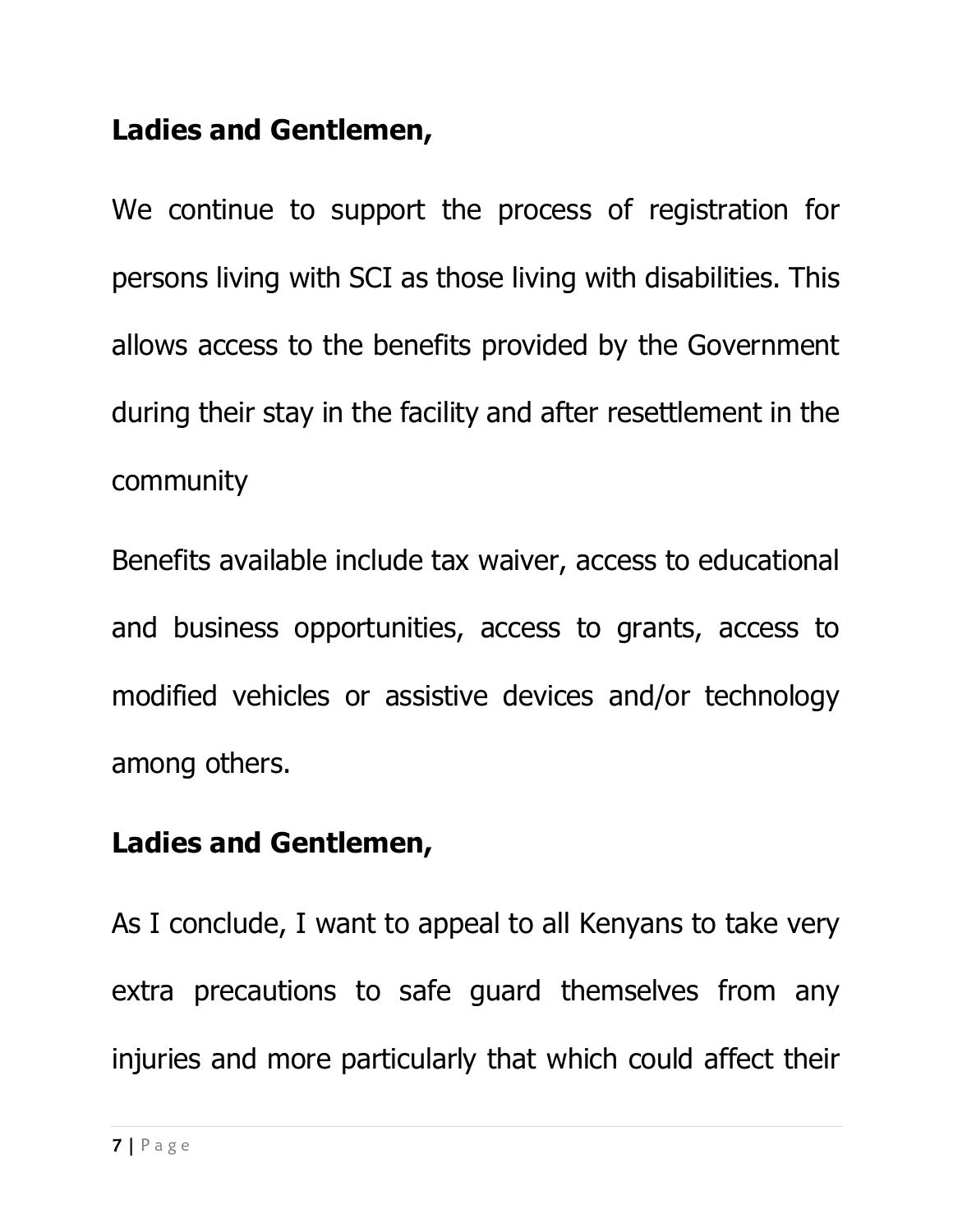spinal injuries. As part of these measures, I also encourage the use of reflectors for pedestrian safety, seat belt use, helmet use, harnesses at construction sites, not diving in shallow waters, appropriate road construction and signage.

There is also need for well-lit roads, properly trained motorists, well trained pedestrians, appropriate vetting and licensing for firearm holders and tough sanctions for assault careless driving. There is also need for tough sanctions for unsafe sports, safety equipment in public and private vehicles, safety equipment in sports and safety regulations when engaging in sports, People should also avoid diving in shallow waters, avoid drink driving or engaging in activities when drunk, appropriate care for those with psychiatric illnesses especially those at risk for suicide attempts. These among other measures could help save lives.